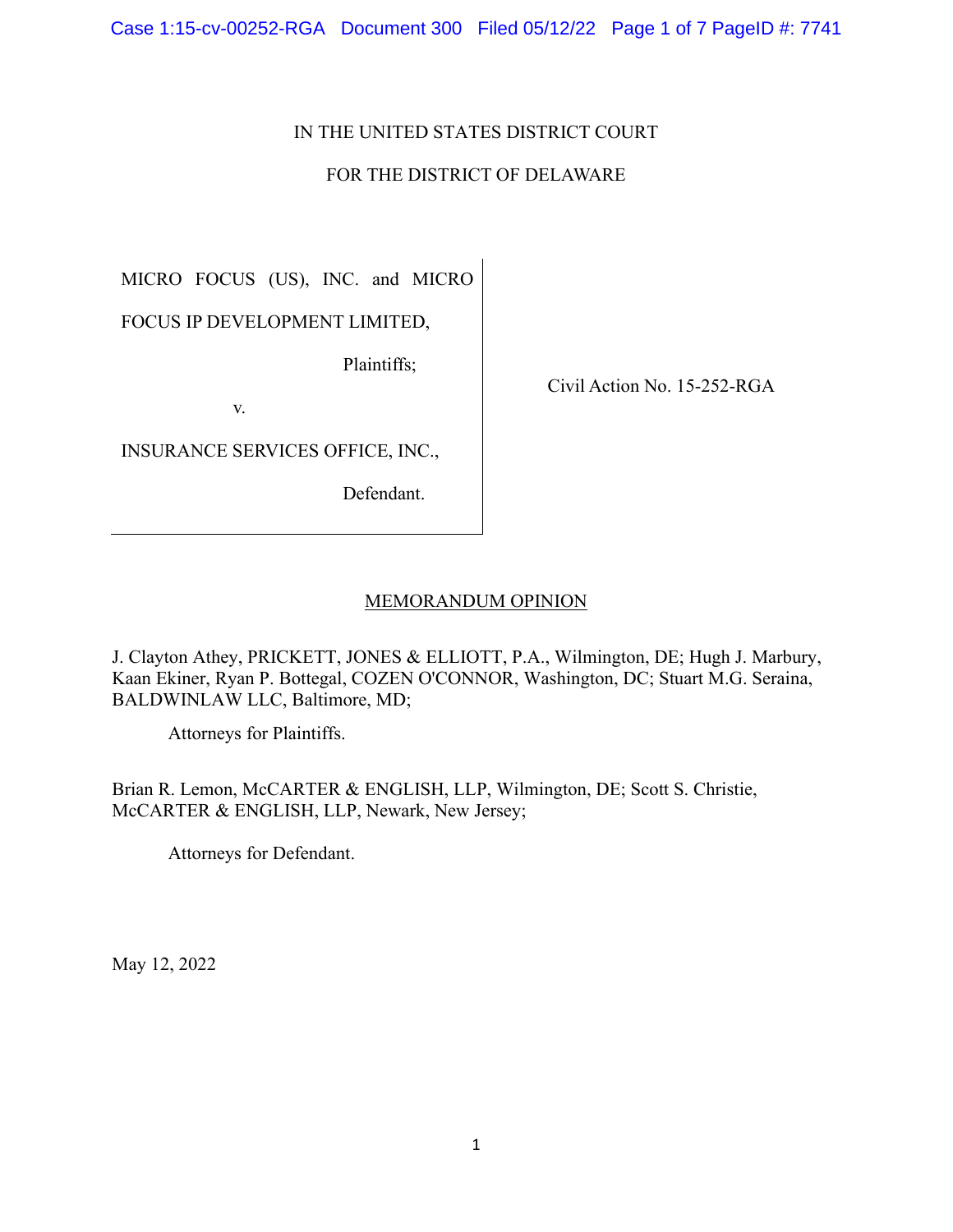## /s/ Richard G. Andrews **ANDREWS, U.S. DISTRICT JUDGE:**

Before me is Defendant's motion to dismiss for lack of standing and subject matter jurisdiction. (D.I. 291). I have considered the parties' briefing. (D.I. 291, 294, 297). For the following reasons, Defendant's motion is GRANTED-IN-PART.

## **I. BACKGROUND**

Plaintiffs Micro Focus (US), Inc. ("MF US") and Micro Focus IP Development Limited ("MF UK") (collectively "Micro Focus") sued Defendant Insurance Services Office ("ISO") for breach of contract and copyright infringement. (D.I. 1). MF US and MF UK are subsidiaries of Micro Focus International, plc. (D.I. 24 ¶[1–2). MF UK owns various software programs that MF US distributes in the United States. (*Id.* ¶¶ 1, 8; D.I. 294 ¶ 19). ISO is a risk assessment services provider and uses Micro Focus's software to produce its own software products. (D.I. 24 ¶¶ 16–17). Micro Focus alleges that ISO has exceeded ISO's authorized use of Micro Focus's software programs, resulting in breach of the click-through End User License Agreements ("EULAs") and infringement of MF UK's copyright. (D.I. 24 ¶¶ 46–64). In 2021, I dismissed Micro Focus's copyright claim. (D.I. 275). Only the contract claims remain.

## **II. LEGAL STANDARD**

Standing is a constitutional requirement that a plaintiff must have "(1) suffered an injury in fact, (2) that is fairly traceable to the challenged conduct of the defendant, and (3) that is likely to be redressed by a favorable judicial decision." *Spokeo, Inc. v. Robins*, 578 U.S. 330, 338 (2016). "The plaintiff, as the party invoking federal jurisdiction, bears the burden of establishing these elements." *Id.* 

"Subject-matter jurisdiction refers to the courts' statutory or constitutional power to adjudicate the case." *N.L.R.B. v. New Vista Nursing & Rehab.*, 719 F.3d 203, 211 (3d Cir. 2013)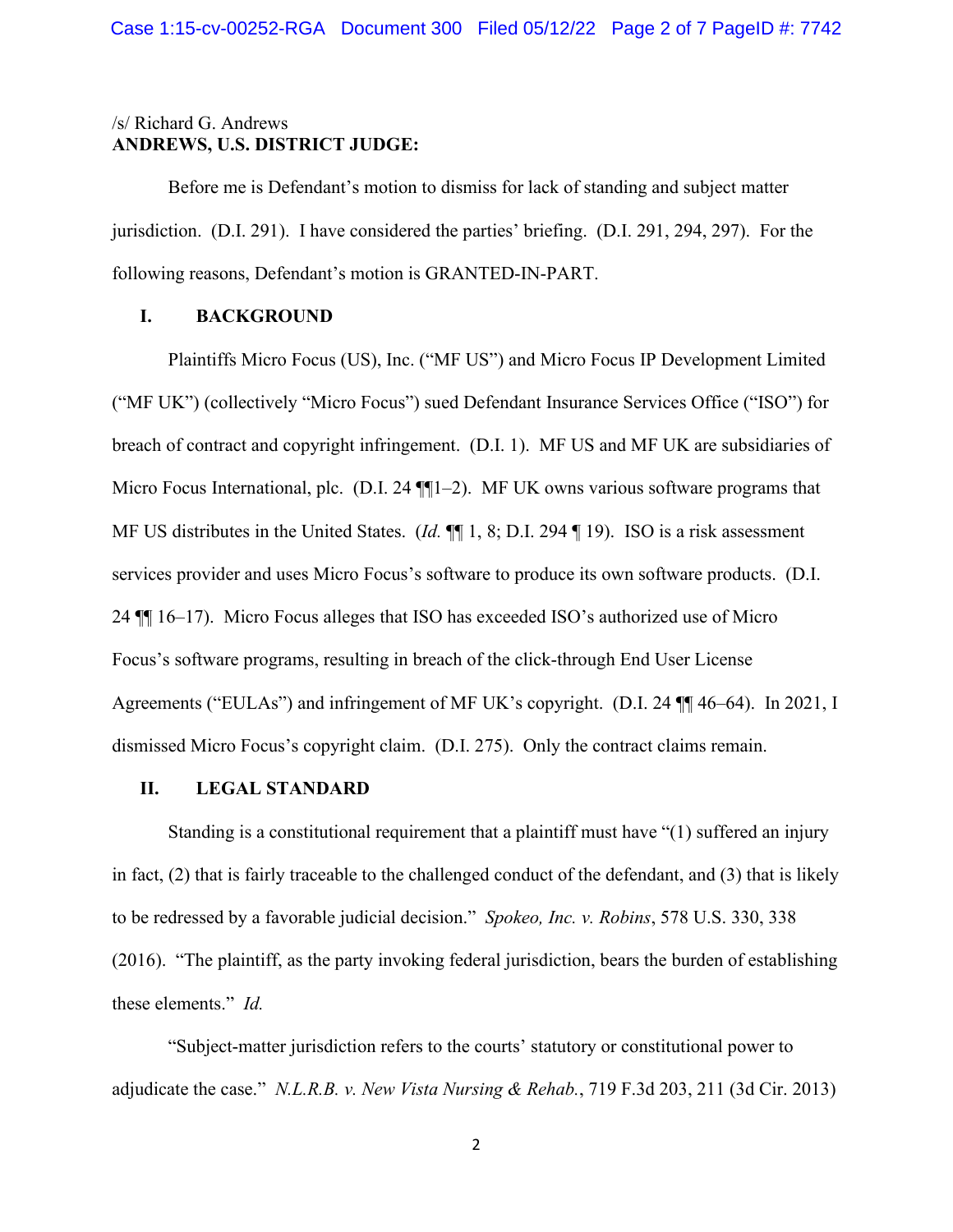(cleaned up). A party may assert lack of subject-matter jurisdiction by motion under Fed. R. Civ. P. 12(b)(1). "If the court determines at any time that it lacks subject-matter jurisdiction, the court must dismiss the action." Fed. R. Civ. P. 12(h)(3).

#### **III. DISCUSSION**

ISO argues that I must dismiss MF UK for lack of standing, and when I do so, I must dismiss the contract claims because I do not have subject matter jurisdiction. I agree with ISO that MF UK lacks standing. I do not agree that MF UK's dismissal defeats subject matter jurisdiction.

#### **A. Standing**

MF UK owns the software under contract. (D.I. 24 ¶ 2). MF US markets and distributes the software in the United States. (D.I. 294 ¶ 19). The asserted contracts are between ISO and MF US, not MF UK. (*Id.* ¶ 20). "As a general matter, only a party to a contract has standing to enforce a contract and sue for breach of that contract." *Rottlund Homes of New Jersey, Inc. v. Saul, Ewing, Remick & Saul, L.L.P.*, 243 F. Supp. 2d 145, 153 (D. Del. 2003). Micro Focus argues that MF UK has standing as a third-party beneficiary. (D.I. 294 ¶17). Under both Delaware law and Maryland law, which govern the EULAs at issue, third-party beneficiaries can enforce a contract. *Pierce Assocs., Inc. v. Nemours Found.*, 865 F.2d 530, 535 (3d Cir. 1988) (Delaware law); *Gray Constr., Inc. v. Medline Indus., Inc.*, 2020 WL 5816502, at \*12 (D. Md. Sept. 30, 2020) (Maryland law); (D.I. 294-1 Ex. 1 ¶ 18, Ex. 2 ¶17).

To determine whether Micro Focus is a third-party beneficiary, I must consider the intent of the parties in entering into the contracts. *See Gray Constr.*, 2020 WL 5816502, at \*12 ("In order for a third party beneficiary to recover for a breach of contract, it must clearly appear that the parties intended to recognize [the third party] as the primary party in interest and as privy to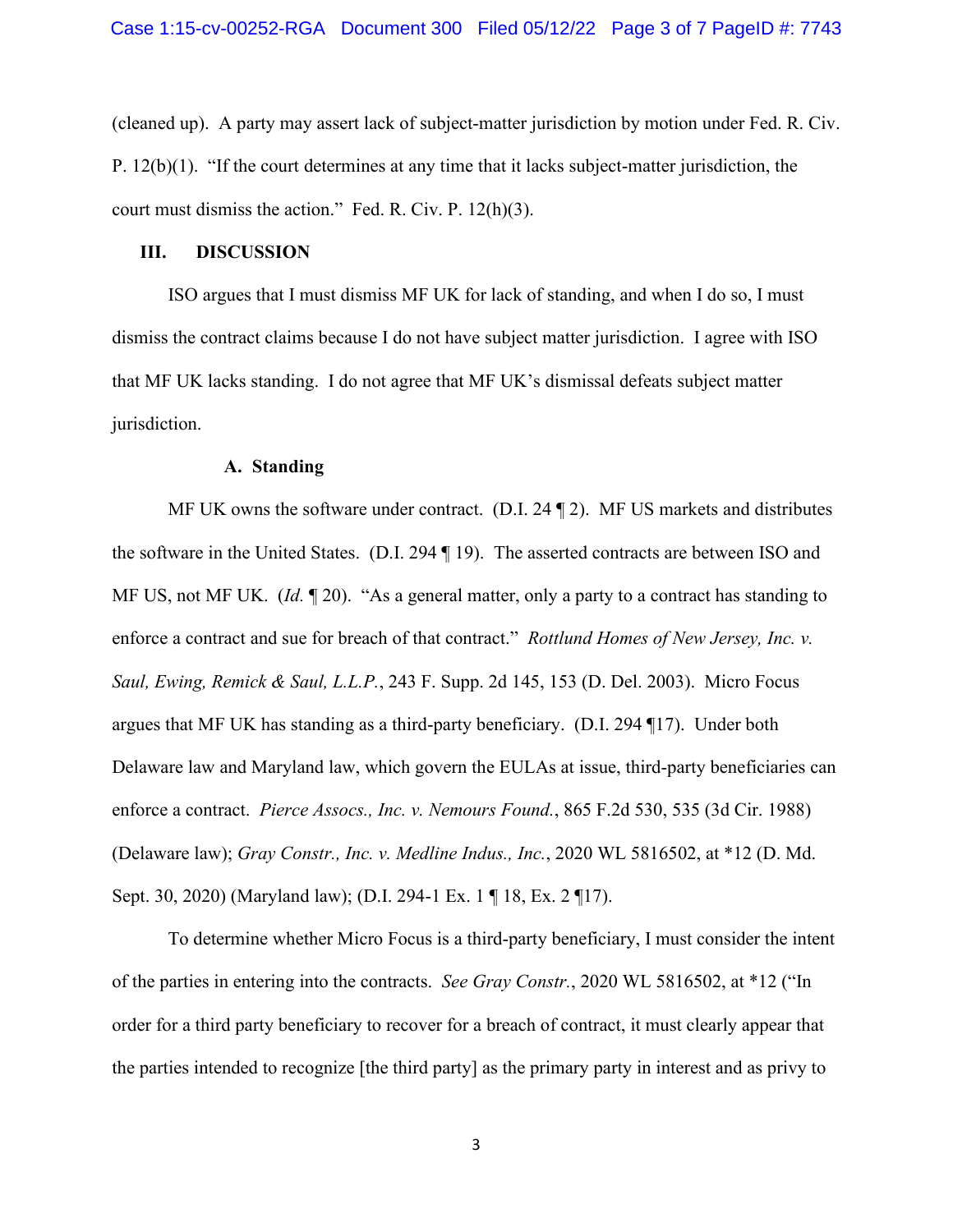the promise." (cleaned up)); *CHS/Community Health Systems, Inc. v. Steward Health Care Sys. LLC*, 2020 WL 4917597, at \*3 (Del. Ch. Aug. 21, 2020) (requiring that "(i) the contracting parties must have intended that the third party beneficiary benefit from the contract, (ii) the benefit must have been intended as a gift or in satisfaction of a pre-existing obligation to that person, and (iii) the intent to benefit the third party must be a material part of the parties' purpose in entering into the contract.").

Micro Focus argues that MF UK is a third-party beneficiary as owner of the software under license. (*See* D.I. 294 ¶¶19–22). MF UK's legal status as owner of the software under contract does not, on its own, give MF UK standing. Micro Focus must show that both parties to the contract intended for MF UK to be a third-party beneficiary. Micro Focus has pled no facts nor offered any evidence regarding ISO's intent in accepting the EULAs at issue. Instead, Micro Focus argues, "The primary purpose of EULAs, such as here, is to protect the owner of the software. ISO, as a sophisticated user of software, would have understood this when accepting. ISO would also recognize that the language of the EULAs it accepted was to benefit the owner of the 'Micro Focus Software' (i.e., [MF UK])." (D.I. 294 ¶ 21).

In response, ISO offers evidence that MF UK was not even incorporated until April 23, 2010—after ISO purportedly accepted the EULAs. (D.I. 297 ¶ 6, D.I. 297-1, Exs. A and B). ISO could not have intended for the agreement to benefit an entity that did not exist at the time the contract was accepted. Even if I do not take judicial notice of the evidence of incorporation offered by ISO, Micro Focus has not pled facts or offered other evidence showing that ISO intended for MF UK to be a third-party beneficiary. The contracts define "Micro Focus" as "the Micro Focus legal entity authorized to license the Software in the territory where Licensee acquires the Software." (D.I. 294-1, Ex. 1 ¶ 18 and Ex. 2 ¶ 17 (similar definition)). That entity

4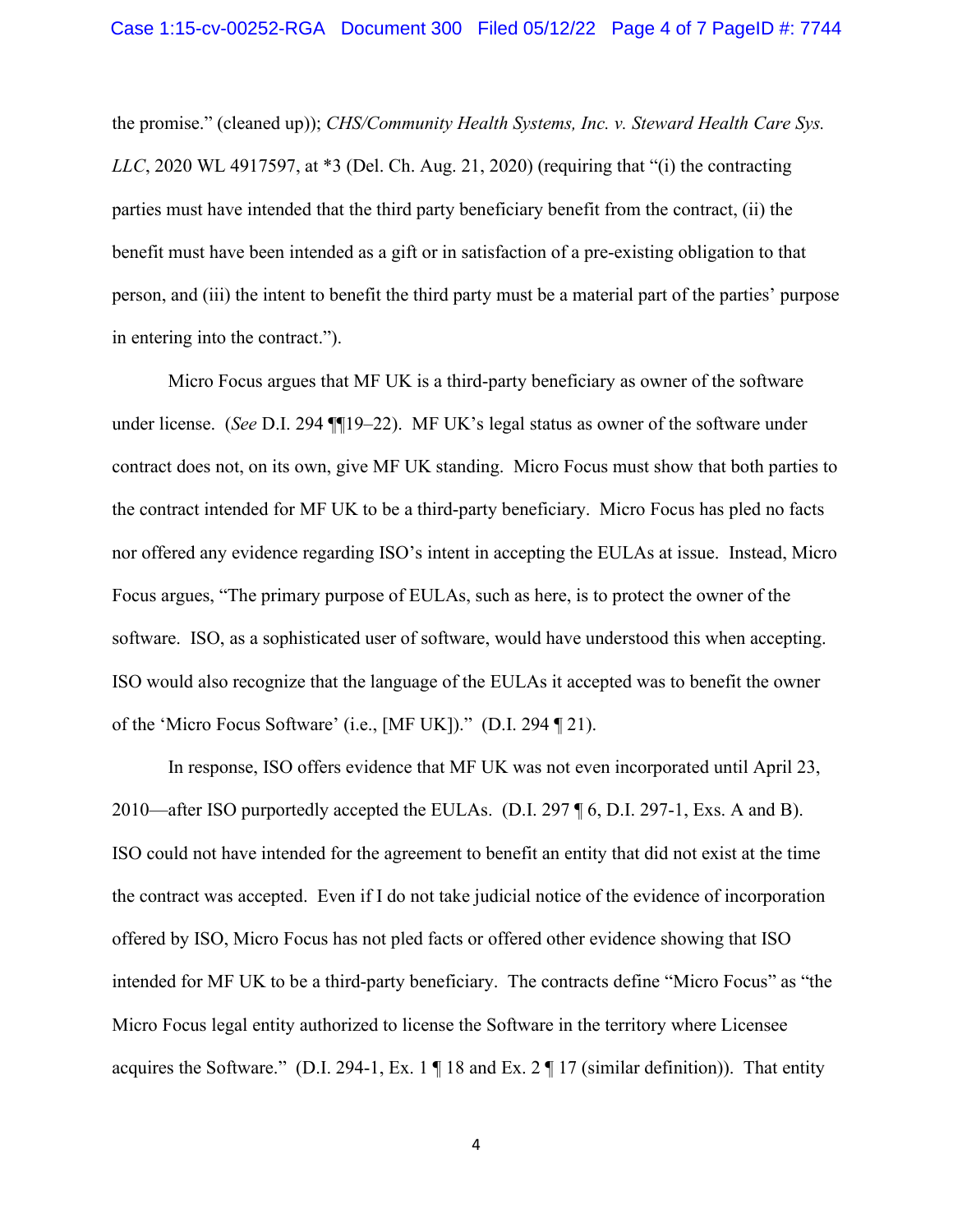is undisputedly MF US. (D.I. 294 ¶ 20). While the contracts may hint at the existence of other "Micro Focus" entities, the language does not suggest that any other Micro Focus entity is an intended third-party beneficiary. Micro Focus points to no evidence supporting its assertion that the "primary purpose of EULAs" are to protect the owner of the software. (D.I. 294 ¶ 21). Nor does Micro Focus cite any cases for this proposition. (*Id.*). Micro Focus has pled no "facts which could reasonably lead to the inference that [MF UK] was an intended beneficiary." *Greater N.Y. Mut. Ins. Co. v. Travelers Ins. Co.*, 2011 WL 4501207, at \*3 (D. Del. Sept. 28, 2011). Thus, I find that Micro Focus has not shown that MF UK has standing for the breach of contract claims.

## **B. Subject Matter Jurisdiction**

ISO also challenges subject matter jurisdiction. According to ISO, I do not have federal question jurisdiction because there is no longer a federal question in this case, I do not have diversity jurisdiction, and I cannot look to the time the case was filed to assert jurisdiction because MF UK's dismissal triggers the change-of-party exception to the time of filing rule. (D.I. 291 ¶¶ 12–23).

I think ISO's briefing overcomplicates the jurisdictional question. I have supplemental jurisdiction—the codified version of its common-law predecessor pendent jurisdiction—over the contract claims. 28 U.S.C. § 1367(a); *Borough of W. Mifflin v. Lancaster*, 45 F.3d 780, 788 (3d Cir. 1995). Supplemental jurisdiction allows a federal court to exercise subject matter jurisdiction over state law claims that are related to the asserted federal claims. *Carlsbad Tech., Inc. v. HIF Bio, Inc.*, 556 U.S. 635, 639–40 (2009).

Here, Micro Focus sued ISO for breach of contract, a state law claim, and copyright infringement, a federal claim. The federal claim conferred federal question jurisdiction over the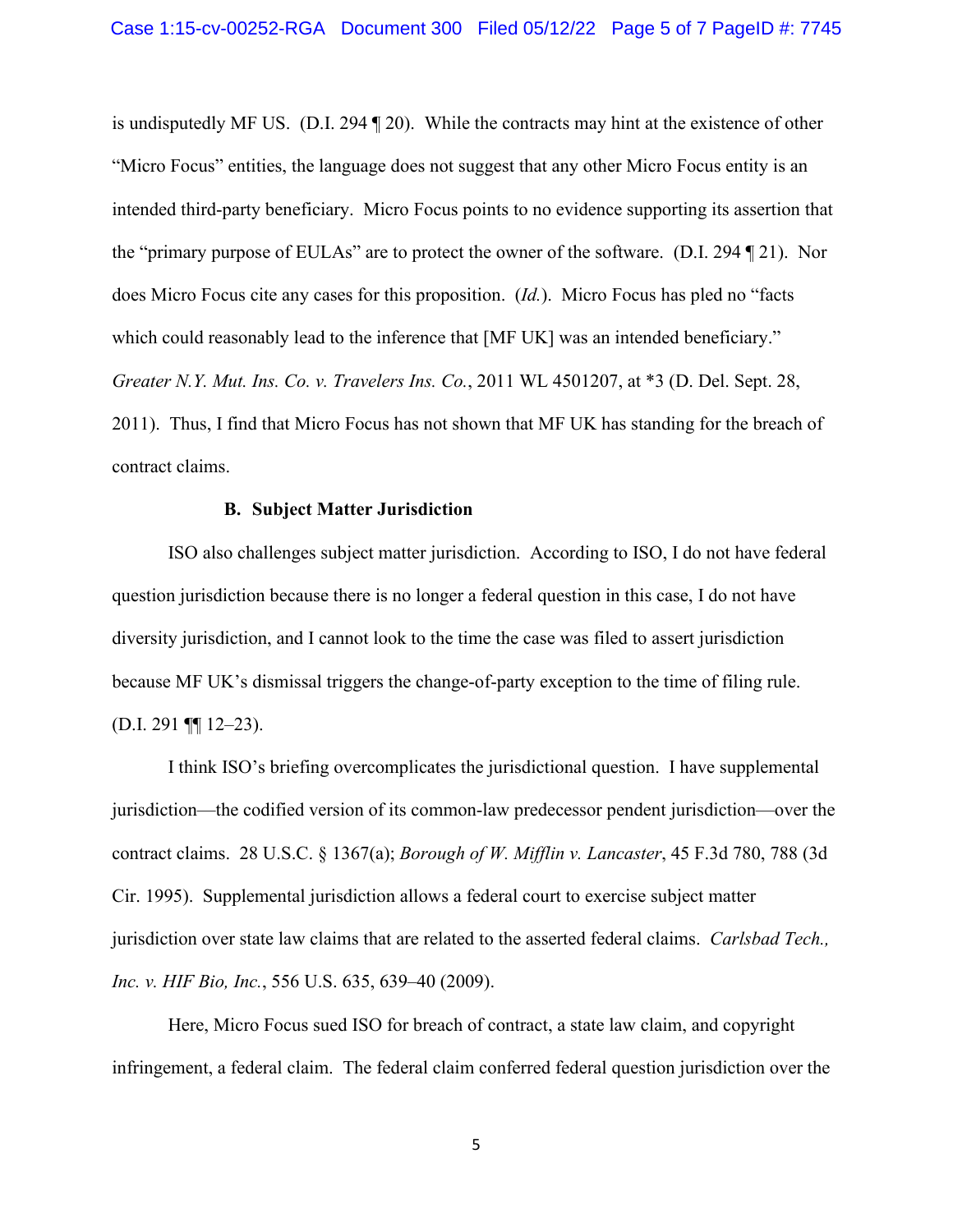action, and Section 1367 conferred supplemental jurisdiction over the state law claims. When the copyright claim was dismissed, I retained supplemental jurisdiction over the remaining state law claims. *New Rock Asset Partners, L.P. v. Preferred Entity Advancements, Inc.*, 101 F.3d 1492, 1505 (3d Cir. 1996) ("Once a court has decided to exercise jurisdiction over the state claim, . . . elimination of the federal claim does not deprive the court of the constitutional power to adjudicate the pendent claim.").

ISO's opening brief does not explain why I do not have supplemental jurisdiction. Micro Focus sensibly argues that I do. (D.I. 294 ¶¶ 23–27). ISO nonetheless replies that the change-ofparty exception applies in this case. (D.I. 297 ¶¶ 8–19). I disagree.

"[The] time-of-filing rule is hornbook law (quite literally) taught to first-year law students in any basic course on federal civil procedure. It measures all challenges to subjectmatter jurisdiction premised upon diversity of citizenship against the state of facts that existed at the time of filing . . . ." *Grupo Dataflux v. Atlas Glob. Grp., L.P.*, 541 U.S. 567, 570–71 (2004). Under the change of party exception, dismissal of a nondiverse party can cure a jurisdictional defect. *See id.* at 572.

ISO's arguments in favor of applying the change of party exception when I have supplemental jurisdiction fall flat. ISO points to no analogous case to support its position. ISO's reliance on *Nuveen Mun. Trust ex rel. Nuveen High Yield Mun. Bond Fund v. WithumSmith Brown, P.C.*, 692 F.3d 283, 294 (3d Cir. 2012) is misplaced. (D.I. 297 | 12). The quoted portion of *Nuveen* discusses the conceivability standard in bankruptcy law. 692 F.3d at 294. The question in the case was whether there was federal question jurisdiction, not whether supplemental jurisdiction continued after the federal claim dropped out of the case. *Id.* at 287– 88.

6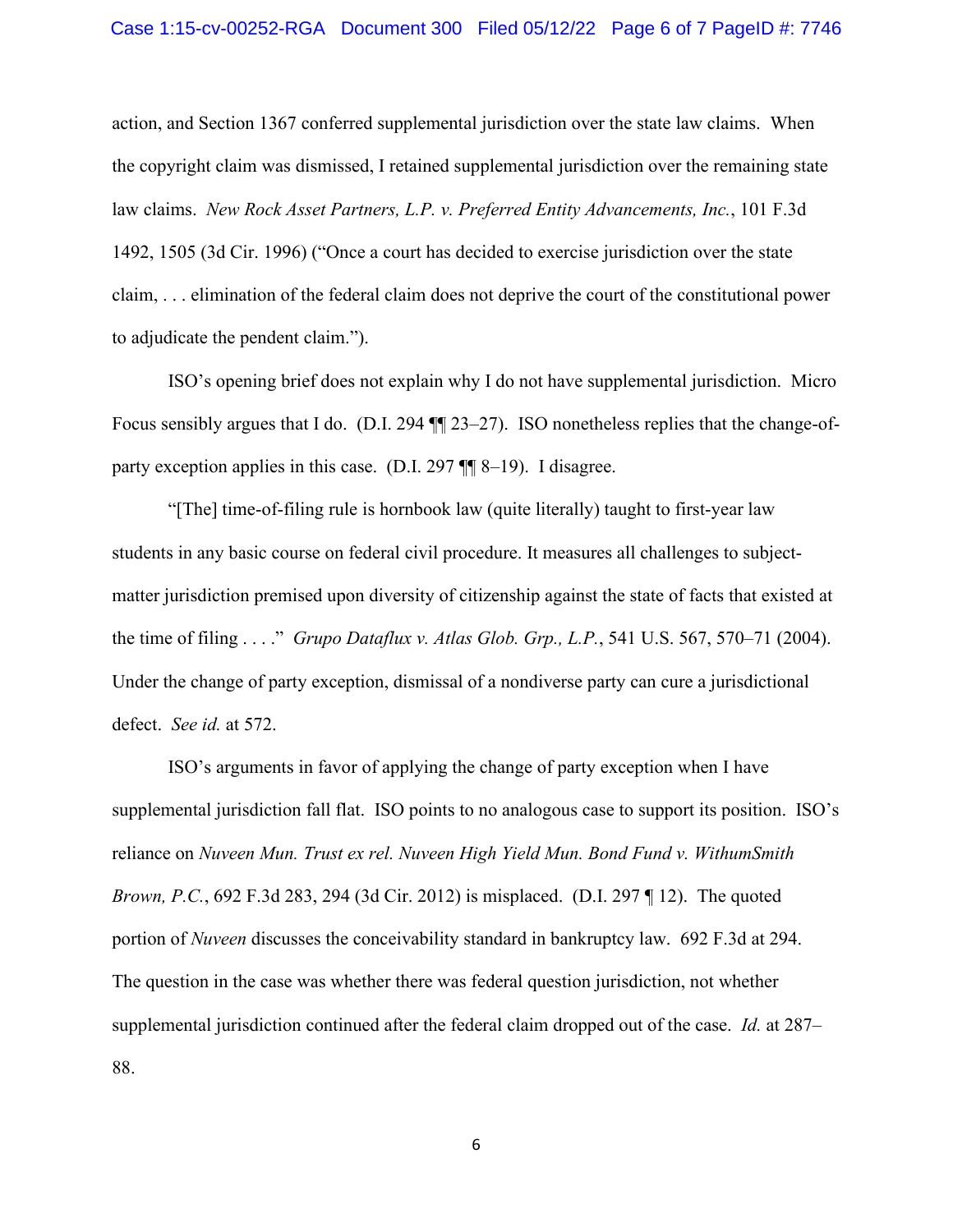ISO also makes a textualist argument that under Section 1367, "A court cannot exercise supplemental jurisdiction if it does not currently have original jurisdiction over at least one other claim." (D.I. 297 ¶ 17). This is clearly contrary to Supreme Court precedent. *See Carlsbad*, 556 U.S. at 639 ("A district court's decision whether to exercise [supplemental] jurisdiction after dismissing every claim over which it had original jurisdiction is purely discretionary.").

In this case, the factors of "judicial economy, convenience, and fairness to the parties" weigh in favor of continuing to exercise supplemental jurisdiction. *Stone v. Martin*, 720 F. App'x 132, 136 (3d Cir. 2017). The case has been in this court for seven years. The parties have spent considerable time and effort litigating in this forum. There has been extensive discovery, including curative discovery. (*See* D.I. 294 at 4 n.2 (collecting docket items)). Expert reports have been exchanged. (D.I. 294 ¶ 7). I have become quite familiar with the case through my consideration of numerous discovery disputes, three motions to dismiss, and a motion for summary judgment. (D.I. 5, 80, 191, 243, 249, 264, 278, 291). The issues in the case do not involve novel questions of Delaware or Maryland law. Thus, I will retain supplemental jurisdiction to consider the remaining state law claims.

Because I am retaining supplemental jurisdiction to hear the case, I need not consider ISO's arguments regarding retaining jurisdiction to decide a motion for an award of attorneys' fees. (D.I. 291 ¶¶ 23–24).

### **IV. CONCLUSION**

An appropriate order will issue.